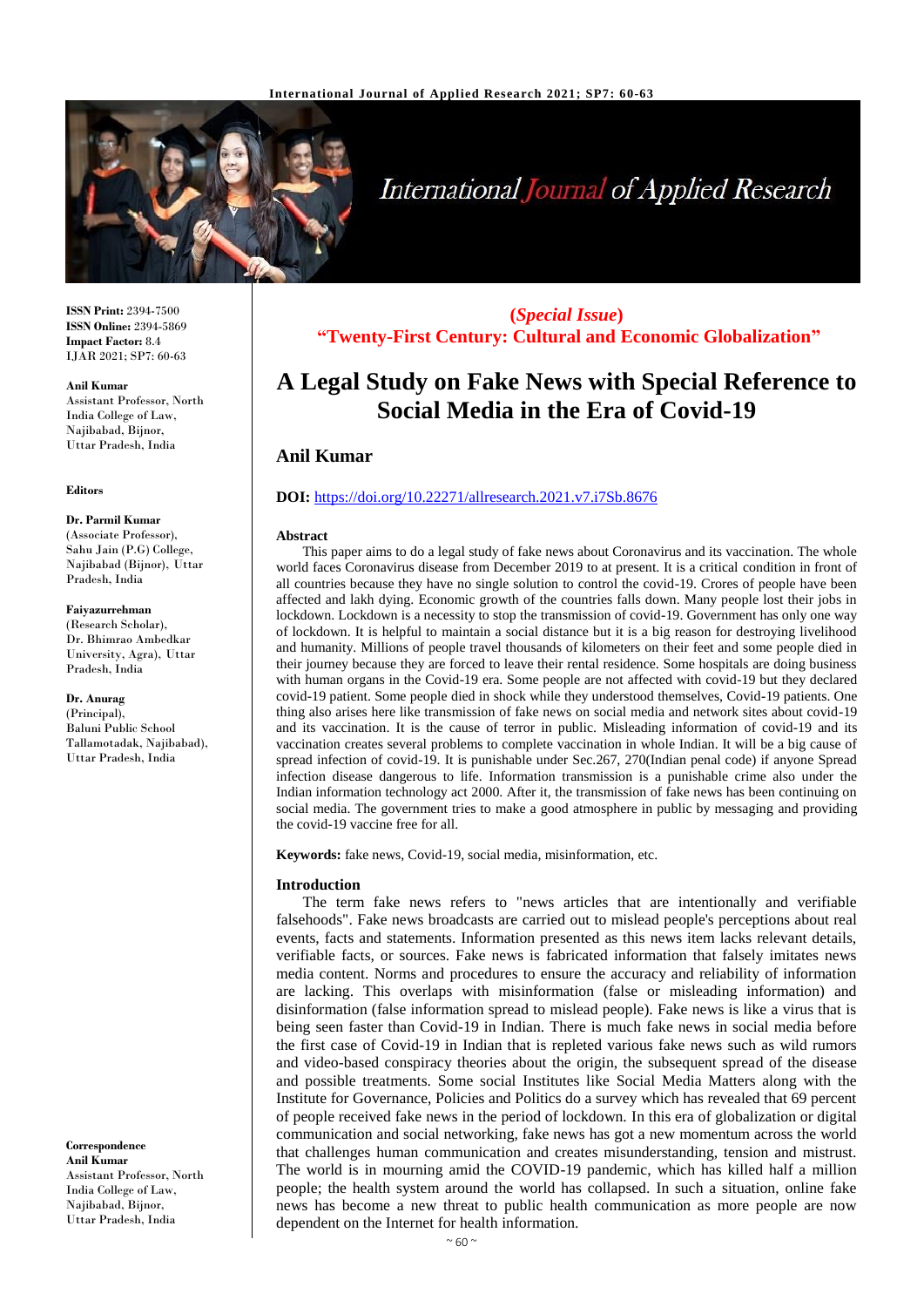World Health Organization (WHO) refers to fake news as an "infodemic" (i.e., information epidemic). While true information helps mitigate the crisis caused by the pandemic, false information can intensify it. It is Coleman who gives the finest example, "a single medicine-related fake news claimed at least 800 lives and 5800 more had to admit to hospitals". In the scholarly arena, research surge, and fake news is one of the hottest topics of discussion in the era of Covid-19. Most studies deal with online fake news and focus on specific either geographical areas or language patterns or cross-platform analysis or information sharing behavior in the period of COVID-19. This study deals with fake news related to Indian COVID-19 to keep such limitations in our minds.

## **Objectives of the study**

The main objective is to be seen the legal study of fake news in the era of Covid-19 with the special reference to social media. There are many relevant objectives directly or indirectly that are following;

- To highlight the impact of Fake News on Covid-19.
- To introduce the concept of fake news and Covid-19.
- To provide the legal way to understand the fake news.
- To identify the influence of social media on fake news.

## **Research methodology**

There are two main types of data-Primary and Secondary data which are analyzed on the basis of descriptive, analytical, evaluative, interpretive and critical methods. The M.L.A Handbook of Research 8<sup>th</sup> Edition will be followed in the citation and documentation of resources.

## **Analyses of the study**

India is not untouched by the virus of fake news. The world is also grappling with a flood of misinformation about the evolving pandemic. Fake news about the origin of the virus, its subsequent spread and the dangers it poses has engulfed almost every country, albeit with varying intensity. The Vaccine Confidence Project (VCP) found more than 240 million digital and social media messages on COVID-19 globally in its research with an average of 3.08 million daily messages as of mid-March. Most of these messages were found to be false or too misleading in their intent. Despite varying intensities, fake news about the virus's origins, subsequent spread and threats has engulfed almost every country.

The International Fact-Checking Network (IFCN) analysis the data from January to April and presents its reports as; fake news can be grouped into five broad categories in social media;

- Cures, causes.
- The spread of the virus, symptoms.
- Misrepresentation of government comments and documents.
- Videos and photos of politicians.
- Conspiracy theories blaming certain countries, communities or groups for the spread of the virus.

A video is a fine example of fake news of China in January. A video was seen in which China was bombing its citizens in Wuhan. This was followed by a flurry of videos as fake news showing people using alcohol to prevent

miracle cures, hot water and some fake infections developing immunity to fight this virus.

This has prompted individual countries to make appeals and messages to combat such fake news, even calling on the World Health Organization (WHO) to refer to it as "infodemic". It has been compelled and appealed to the people to trust credible and scientific information.

In India, due to the country's rapidly growing social media base and loose regulation of social media platforms, fake news is quite serious. The social media platform has a user base of over 375 million, making it on the radar of most social media companies with a rapidly growing internet base in India. In comparison to other countries, Indians are more vulnerable to fake news and propaganda campaigns. There are many apps or messenger browsers WhatsApp and TikTok, YouTube etc. Fake videos and fake messages are regularly circulated through popular platforms such as WhatsApp and TikTok, sometimes with cases of communal tension, lynching and negative stereotypes of individuals, specific groups. However, not many would have imagined that fake news becomes a major threat in times of deadly pandemic. Still, it has become business as usual in India. "Even before fact-checking sites debunked this, millions of fake messages including catchy and appealing videos promoting the miracle power of cow urine or Gaumutra*,* to cure the disease began to show up on most prominent social medial platform"<sup>[1]</sup>.

As India reported its first COVID-19 case on January 30, the country's social media suddenly saw a huge surge of information in the form of videos, short interviews, films and documentaries on issues related to the pandemic. In this regard, several fake videos started circulating in the name of renowned doctor Devi Shetty advising people to take warm water with lemon juice to improve immunity.

Before fact-checking sites debunked it, millions of fake messages began to appear on most major social media platforms, including catchy videos promoting the miraculous power of Gaumutra (cow urine), to cure disease. Promoted by some pro-Hindutva organisations, fake news has led many people into false beliefs and organized Gaumutra (cow urine) drinking parties in their own cities and towns. This has alarmed India's apex medical research body (ICMR) for repeatedly appealing to people not to fall prey to such false treatment. Curiously, officials issued warnings to social media and print media houses to stop spreading rumours masquerading as April fool's jokes related to the pandemic. Nevertheless, in early April, a series of fake videos started circulating on a possible extension of the lockdown, imposition of emergency by the government and possible takeover by the military. This prompted the Indian Army's Additional Directorate General of Public Information (ADGPI) to issue a clarification denying such rumours and fake news.

Even worse was the fake news about non-vegetarian food, especially chicken, could lead to COVID-19 infection. This false news spread like a wild fire caused huge damage to the poultry industry as many people stopped eating meat.

 $\overline{a}$ 

https://www.orfonline.org/expert-speak/how-fake-news-complicatingindia-war-against-covid19-66052/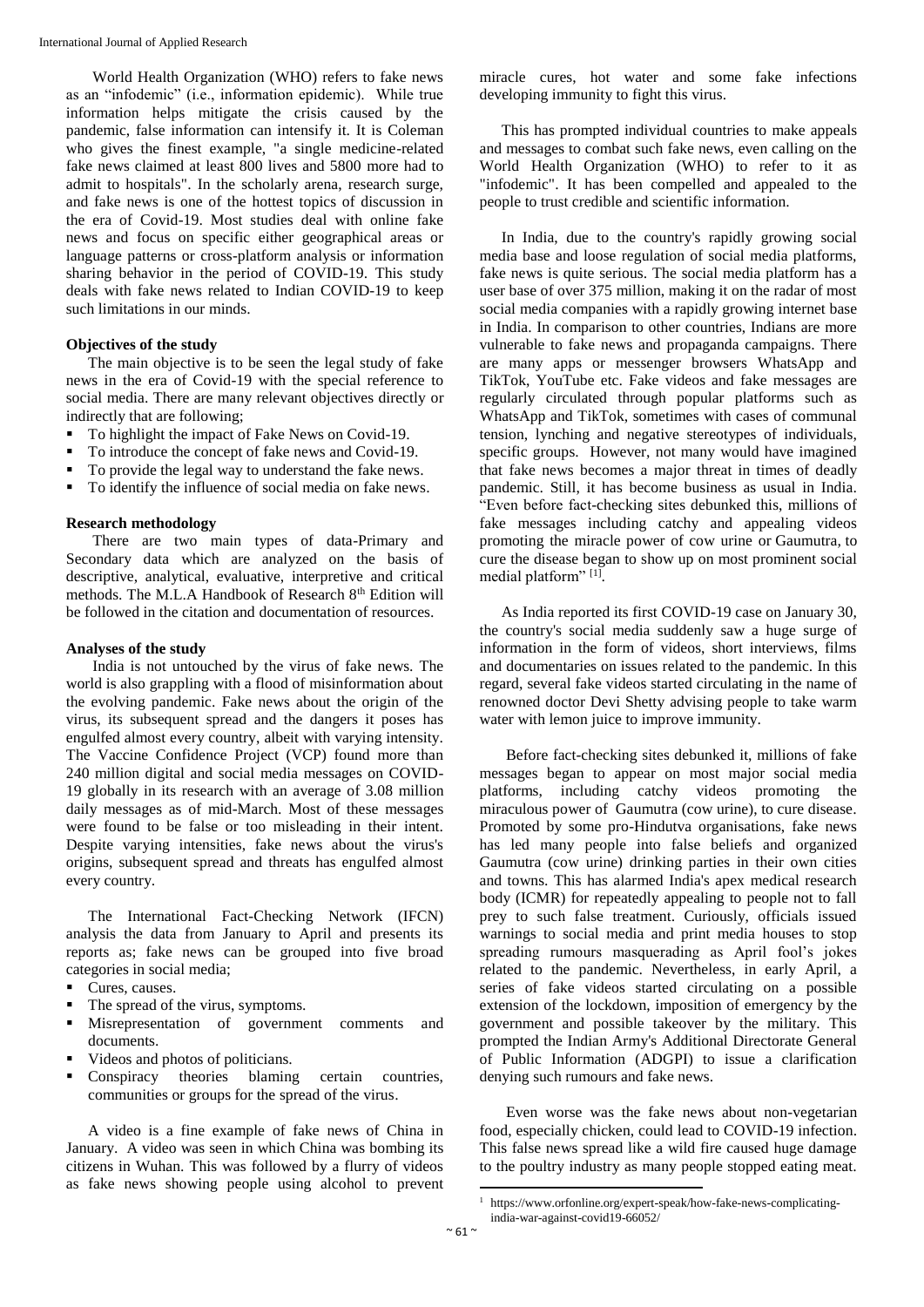Misinformation has resulted in hundreds of poultry farmers killing chickens worth crores of rupees, or in some cases setting them free. According to a reliable estimate, the fake rumours caused a staggering loss of Rs 2,000 crore to the poultry farmers.

Yet, the most dangerous turn of the fake news epidemic in India came when an entire community (Muslim community) was depicted as a Corona Villain. In the wake of the controversial congregation of Islamic missionary Tablighi Jamaat in mid-March in Delhi's Nizamuddin, he blamed a certain community for the huge surge in positive cases in many parts of India and called the Muslim community "Corona Villains" on WhatsApp and other social media platforms. Many fake videos started circulating to masquerade as. A prominent video that claimed that some Indonesian Muslims were deliberately licking kitchen items to "deliberately spread the novel coronavirus" at the Salem mosque in Tamil Nadu was debunked by investigation site Alt News as an old video, and credited the Dawoodi Bohra community for licking the food utensils so that not even a grain of food was wasted.

In the wake of the controversial congregation of Islamic missionary Tablighi Jamaat in mid-March in Delhi's Nizamuddin leading to a huge spike in positive cases across many parts of India, a number of fake videos began spreading over WhatsApp and other social media platforms depicting the group as "Corona Villains"<sup>[2]</sup>.

Similarly, several fake videos were in circulation depicting Tablighi members misbehaving with healthcare workers, spitting on them and deliberately sneezing to spread the infection. It was later found to have been manipulated by the handle of a major political party to polarize communities and portray the minority community as irresponsible.

What is even more worrying is that some people in Indore and other cities were spreading rumors through several fake videos and articles that Muslim youth were being picked up at quarantine centers so that COVID-19 positive blood could be injected. This rumor and the resulting stigma led to reports of violent attacks on health professionals in Indore. In short, there are countless fake videos circulating on social media and other platforms that often portray Muslims as violent, irresponsible and carriers of disease.

However, there is no provision in Indian law that specifically deals with dealing with "fake news". However, the following offenses under the Indian Penal Code [17] criminalize certain forms of speech that may constitute "fake news" and may apply to online or social media content such as Section 124A, Section 153A, Section 295A etc.

1. Section 124 A. Treason: Whoever by words, whether spoken or written, or by signs, or by visible representation, or otherwise, commits hatred or contempt for the Government established by law in India. Attempts to incite dissatisfaction shall be punished with [various combinations of terms of imprisonment and/or fine].

- 2. Section 153 A. News promotes enmity between different groups on grounds of religion, race, residence, place of birth, language and acts conducive to disturbing harmony.
- 3. Section 295 A. Deliberate and malicious acts intended to outrage the religious sentiments of any class by insulting or hurting the religious sentiments of any class. "Whoever knowingly and maliciously attempts to outrage the religious sentiments of any class of citizens of India by means of spoken, written signs or visible representations attempts to insult the religion or religious beliefs, shall be deemed to [with fine and/or imprisonment].

Around 640 cases have been registered across the country for allegedly spreading rumours and fake news through social media since the government imposed nationwide restrictions-first, for three weeks on March 25 and then As of May 3, as per the information provided by the police officers of various states. However, free speech activists considered these nationwide arrests to be exceptions. They argued that the Epidemic Diseases Act, 1897, several sections of the Indian Penal Code (IPC) and the Disaster Management Act, 2005, were applied at random to deter criticism. The Colonial Epidemic Act gives broad powers to the state government, including arresting people for spreading misinformation, while the Disaster Management Act, 2005 empowers them to take action against any dissent. Gupta said.

"Bal Gangadhar Tilak was also booked under the Epidemic Diseases Act, 1897, when he had criticized the then British government for its lack of preparedness to deal with the Spanish flu in  $1918-19$ <sup>" [3]</sup>.

The Maharashtra Police on April 15 arrested a local journalist for circulating a story that claimed that the Railways had arranged special trains for migrant workers to return home, leaving the labourers at Mumbai's Bandra station. There was a commotion between Police said the reporter, who is based in Osmanabad in Maharashtra, was booked under various sections of the IPC and section 3 of the Epidemic Diseases Act.

In Manipur, which does not currently have a single Covid-19 case, police have registered a case against 27 people, including one who allegedly used PM Modi's nineminute blackout call at 9 pm on April 5? It was mocked, the breakdown case of the national grid. This was also raised by many experts. "We booked the person for spreading false information", said K Meghachandra, SP, Imphal West.

Assam Police has registered 87 cases against people for spreading fake news related to Covid-19 on social media. A total of 46 people have been arrested so far. Of these, 12 have been released on bail, while 16 others have been released under section 41A of the Code of Criminal Procedure. Police have removed around 1,000 posts from social media that allegedly spread misinformation on COVID-19 in Assam in the past one month. A police officer said hundreds of youths who posted or shared those posts have also been counselled. The Assam government had also

 $\ddot{\phantom{a}}$ 

 2 ibid

<sup>3</sup> https://www.hindustantimes.com/india-news